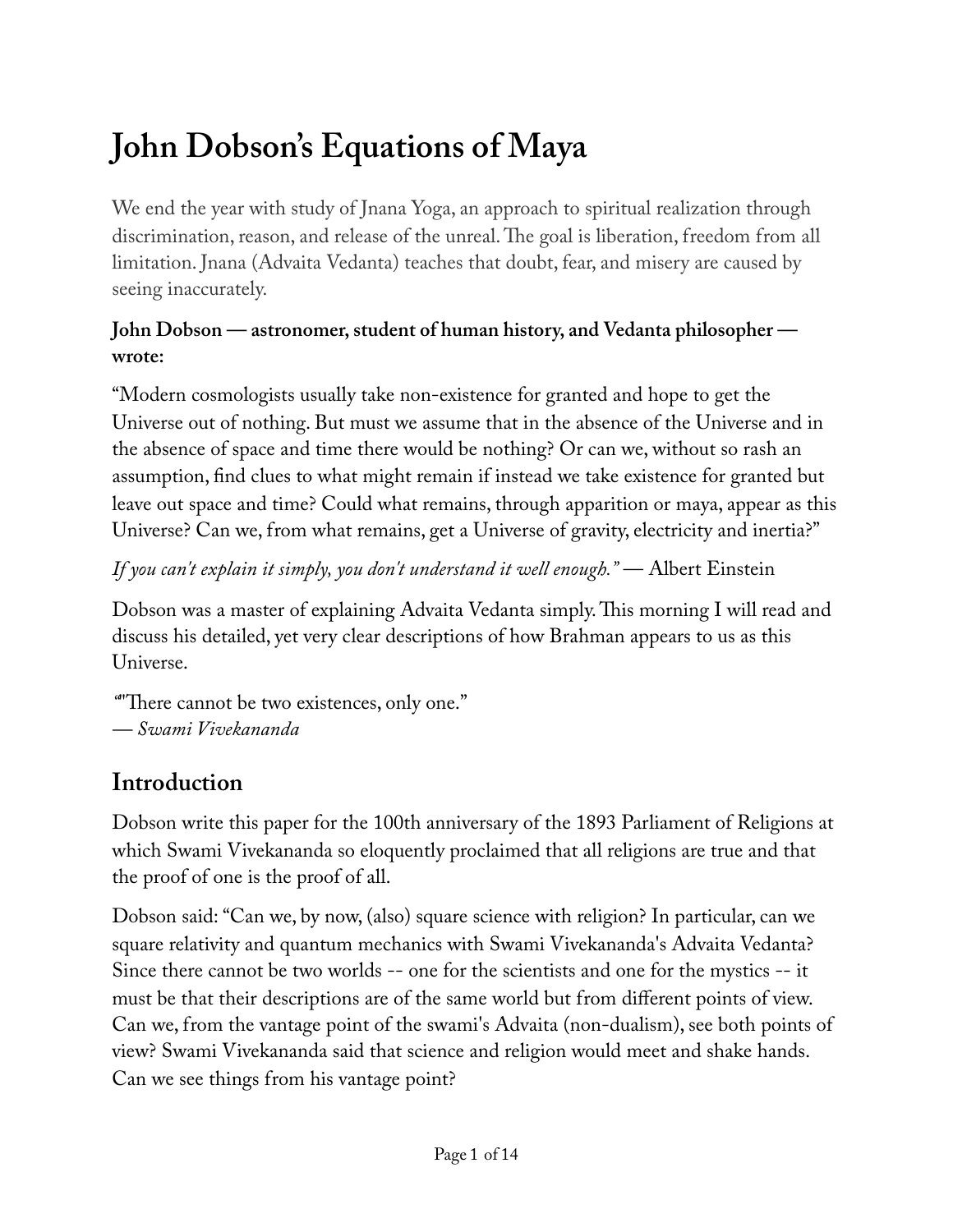"Since the notion of maya or apparition as the first cause of our physics is central to the swami's Advaita, I have chosen as my subject 'The Equations of Maya.' Can we find them in our physics? According to the philosophy of the Advaita Vedantins, as the swami himself has said, there cannot be two existences, only one. And maya is, as it were, a veil or screen through which that oneness (the Absolute) is seen as this Universe of plurality and change.

#### **Te Equations of Maya**

"First, we have to know what equations are. Second, we have to know what the Vedantins mean by maya. And finally, we have to take a hard look at our physics to see if any of our equations can be taken as descriptive of maya.

# **WHAT ARE EQUATIONS?**

"So, what are equations? They are a kind of mathematical shorthand. They are just brief statements, usually in symbolic form like  $2 + 2 = 4$ . If you put that in English, it reads, "two plus two equals four." There's nothing scary about it. But essentially, there are two kinds of equations: mathematical equations, like the one just mentioned, and the equations of our physics. But mathematics is not about anything. Two oranges plus two oranges equals four oranges is about oranges, but  $2 + 2 = 4$  is not about anything. Now physics is about something; it is about how matter behaves. So the equations of physics are about the behavior of matter, and that's what concerns us here. Newton's famous equation,  $f = ma$ , put into words, means that the force required to accelerate an object is proportional to the product of the mass of that object and the rate of change of its velocity. That means that when you're pushing a car to speed it up, how hard you have to push depends on how heavy the car is and how fast you have to speed it up. All that is contained in that little statement,  $f = ma$ . It's just a kind of shorthand, and it's not scary.

#### **WHAT IS MAYA?**

"We've talked a little about equations; now we have to talk about maya. What do the Vedantins mean by maya? First, we know from the Upanishads (4) that it is made of three gunas: tamas, rajas, and sattva. Tamas has its veiling power, avarana shakti in Sanskrit. Rajas has its projecting power, vikshepa shakti in Sanskrit, and sattva has its revealing power, prakasha shakti in Sanskrit. Now this language, "veiling" and "revealing," is the language of perception, not the language of manufacture.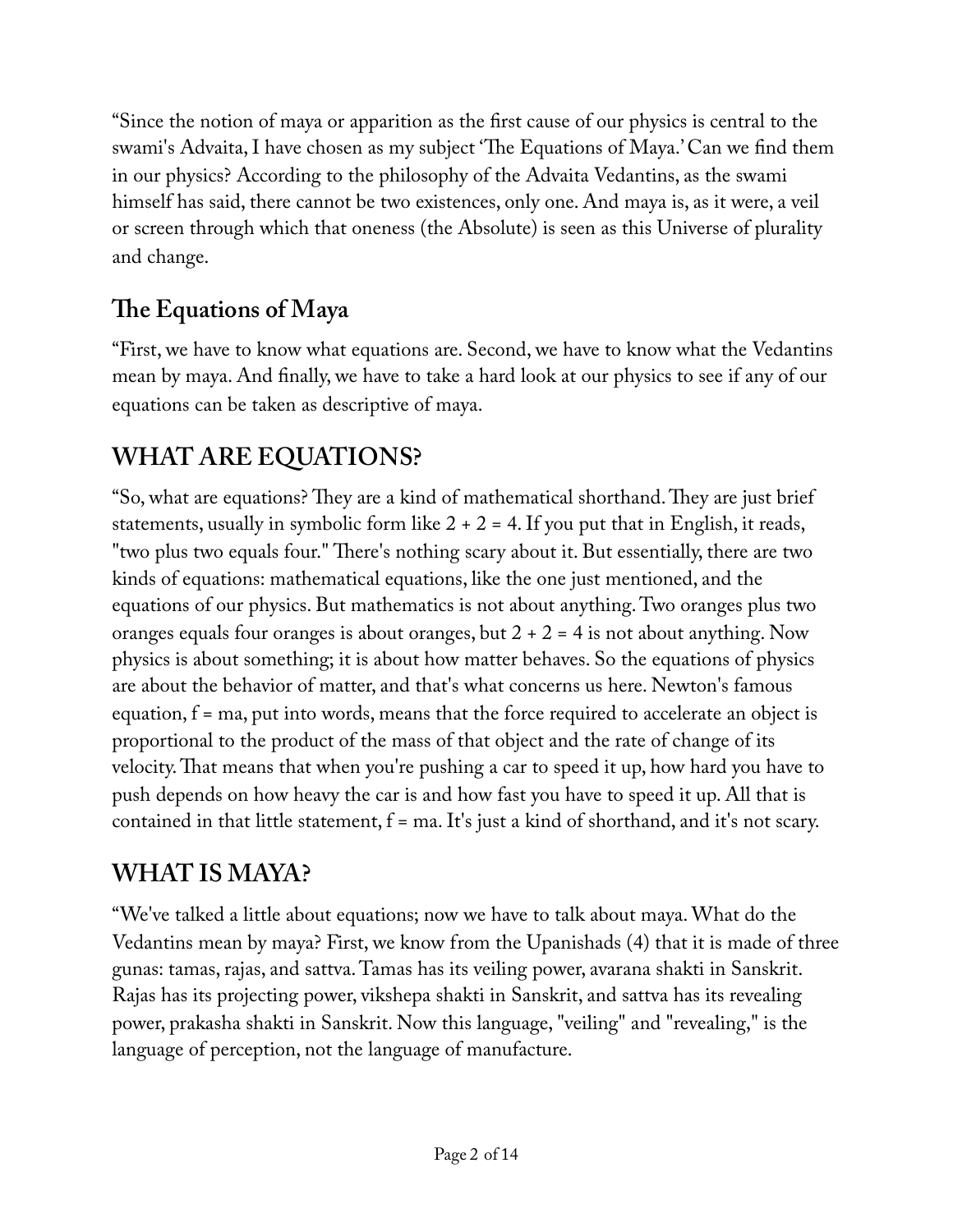You can't make anything out of a guna as the Sankhyans wanted to do. These three gunas, of which maya is said to be made, are just three aspects of a misperception. They are not substances, like wood, stone, or gold, out of which objects could be made. They are simply three aspects of an apparition.

In order to mistake a rope for a snake, you must fail to see the rope rightly; that's the veiling power of tamas. Then you must jump to the wrong conclusion; that's the projecting power of rajas. You yourself project the snake. But the length and diameter of the rope are seen as the length and diameter of the snake; that's the revealing power of sattva. If you hadn't seen the rope, you might have jumped to some other wrong conclusion.

But many of the Vedantins, when they write about the veiling and projecting powers of maya, leave the revealing power out. You look in the books -- you'll find they leave it out. But you cannot leave it out or the theory would be lame and the Universe wouldn't run.

So we see from the Upanishads that maya is made of three gunas, that it is a misperception, a kind of magic, and that the Universe is therefore apparitional, like the snake for which a rope has been mistaken. But why does the apparition take the form of this Universe? Why do we see the physics that we see? Partly it is the gunas and partly it is space and time.

Swami Vivekananda said in one of his lectures (6) that the Universe is the Absolute seen through the screen of time, space, and causation (kala, desha, nimitta). He said that time, space, and causation are like the glass through which the Absolute is seen, and when It is seen on the lower side, It appears as the Universe. So not only is the Universe apparitional, it's the Absolute seen through time and space, and that allows us to understand why the physics of the Universe takes the form that we see…

Now Swami Vivekananda's statement that the Universe is the Absolute seen through the screen of time, space and causation allows us to get some interesting information, albeit in negative terms, about what he calls the Absolute. Since it is not in time, it cannot be changing. Change takes place only in time. And since it is not in space, it must be undivided, because dividedness and separation occur only in space. And since it is therefore one and undivided, it must also be infinite, since there is no "other" to limit it.

Now "changeless," "infinite," and "undivided" are negative statements, but they will suffice. We can trace the physics of our Universe from these three negative statements. If we don't see the Absolute as what it is, we'll see it as something else. If we don't see it as changeless, infinite, and undivided, we'll see it as changing, finite, and divided, since in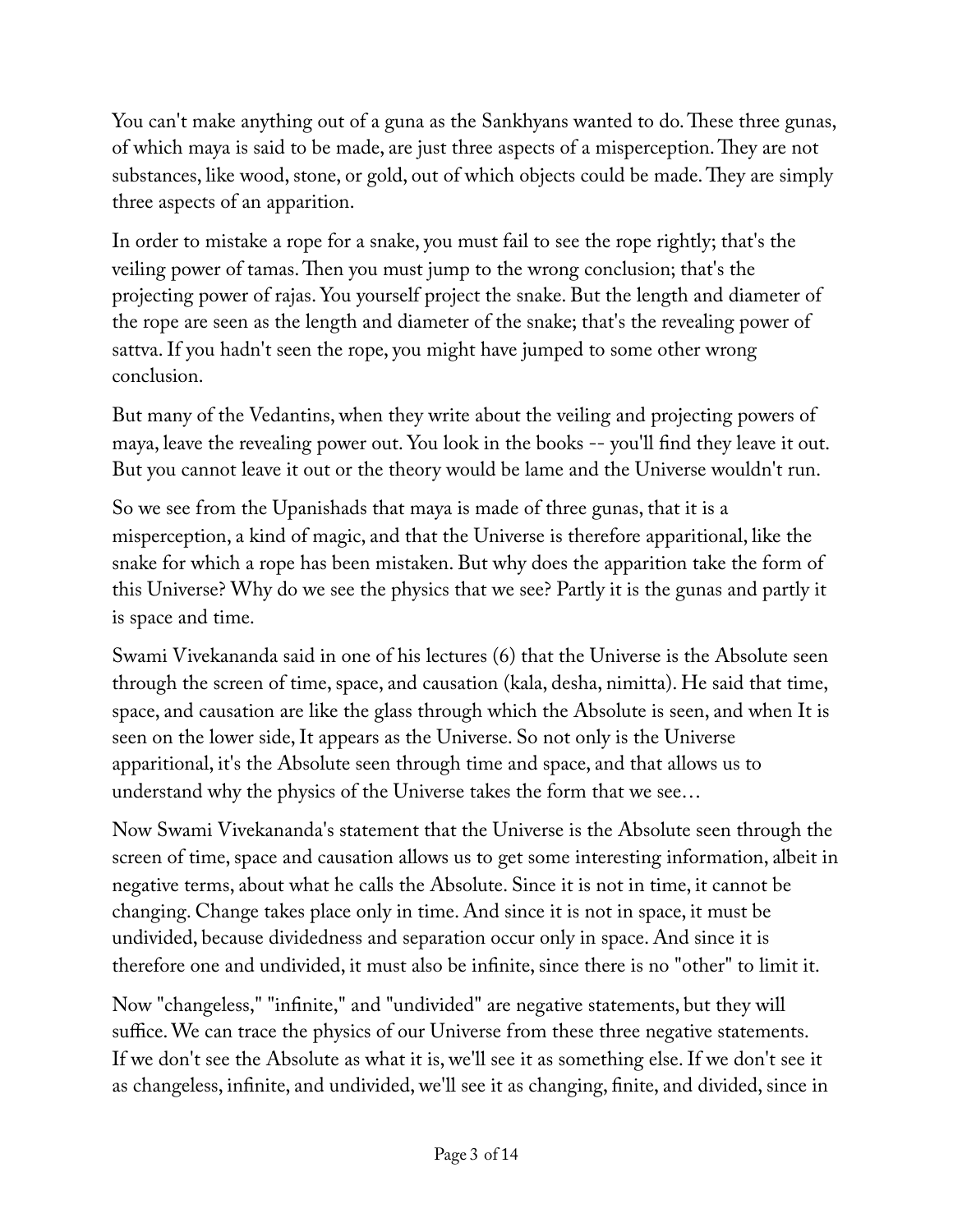this case there is no other else. There is no other way to mistake the changeless except as changing. So we see a Universe which is changing all the time, made of minuscule particles, and divided into atoms.

But because of the revealing power, the changelessness, the infinitude, and the undividedness show through. The changeless shows through in us as our yearning for peace and security and it shows in what we see as matter as its mass or inertia. The infinite shows in us as our yearning for freedom, and it shows in what we see as matter as the electrical charge on the minuscule particles. And the undivided shows in us as love, and it shows in what we see as matter as gravity and the attraction between opposites like positive and negative electrical charges.

The Universe is "wound up" against gravity only because the undividedness shows through. And it is "wound up" against electricity only because the infinitude shows through. Gravity, electricity, and inertia are simply the nature of the underlying existence showing through, just as the length and diameter of the rope show through in the snake for which it has been mistaken. What we see as energy is simply the underlying existence showing through. Everything that happens, happens because of that.

#### **Causation**

So we have seen, from the Upanishads, that maya is made of three gunas. The Sankhyans call it prakriti, the first cause, and we have seen that the first cause must be apparitional. As Swami Vivekananda said, the Universe is the Absolute seen through the screen of time, space, and causation. Here I need to say a few words about causation, because what we ordinarily see as causation is not apparitional. It is transformational.

Chevys do not arise by apparition; they come from Detroit. Although, as we have seen, the first cause of our physics is apparitional, it leaves us with a Universe wound up with energy, and the transformations run on of their own accord. Gravity arises by apparition, but falling is transformational. The gravitational energy is transformed to kinetic energy without any change in the amount.

As you may know, philosophical systems, in India, are catalogued according to their understanding of causation. The Sankhyans were Parinamavadins. They believed in parinama, transformational causation, like making milk into buttermilk. The milk is transformed into buttermilk. The Advaita Vedantins are Vivartavadins. They believe that the first cause is vivarta, apparition, like mistaking a rope for a snake. Now these are very different things. When milk is transformed into buttermilk, it's a change that takes place in time. It's a happening, and there's a shelf life on your buttermilk. There's a date on it.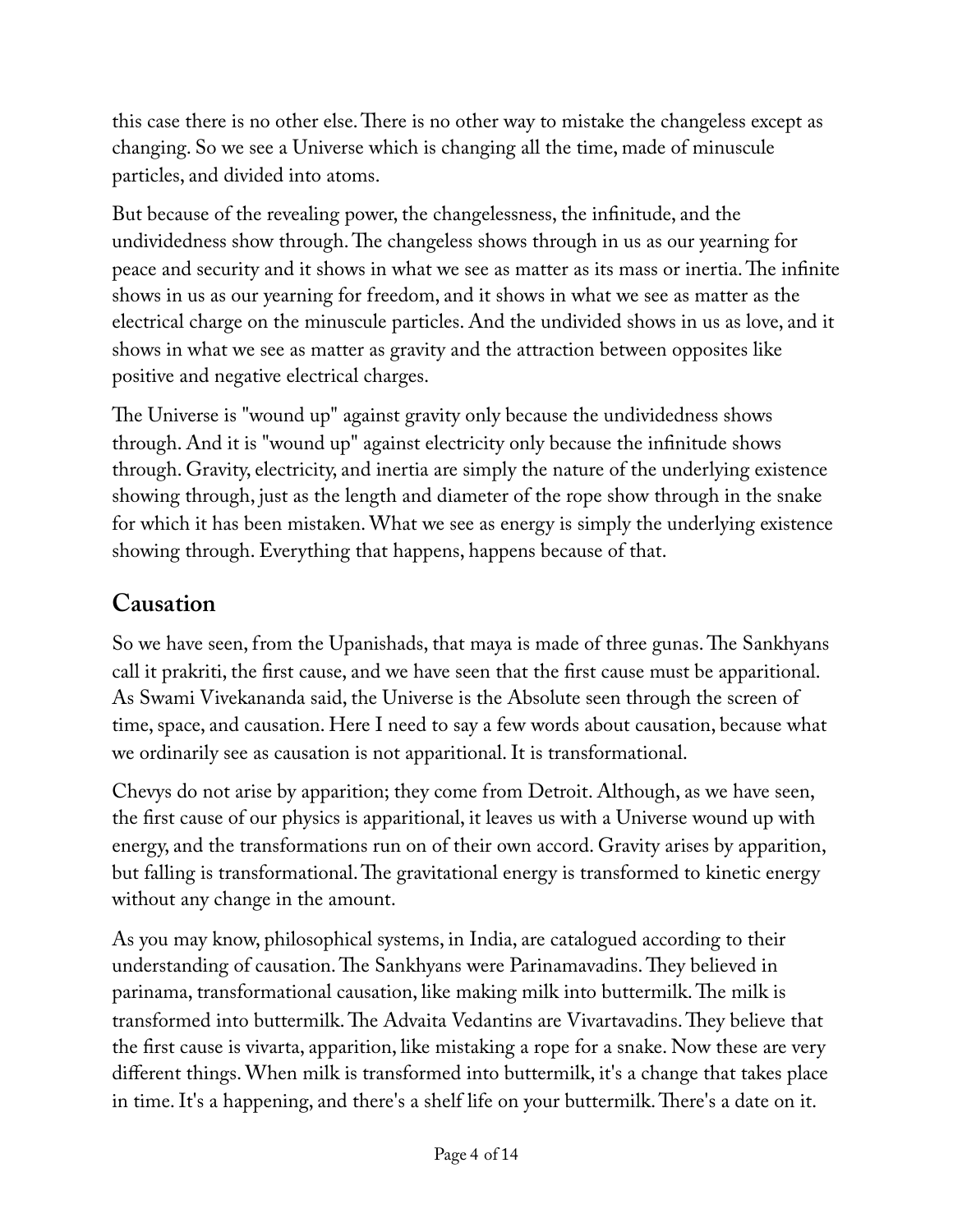But mistaking a rope for a snake is not a happening in that sense. It is not that you mistook the rope for a snake yesterday and now there's a snake in your kitchen and you don't dare open the door. It's a mistake you are making now; it's something you're doing now.

#### **Transformational Causation**

Now the rules that govern transformational causation are very well understood at the universities. The energy that goes into an operation at the beginning comes out at the end. Although the form of the energy may change, you never get any new energy that way. It's like pouring gold. You melt it and pour it into a set of forms. Then you remelt it and pour it into another set of forms. You never get rich that way. No matter how many times you remelt it, you never get any new gold.

Transformational causation is like that. What you put in at the beginning comes out at the end. It is governed by the conservation laws. Whether it's matter, energy, momentum or electrical charge -- whatever you put in at the beginning comes out at the end. And since the Universe is made out of energy, the changes of which are governed by these conservation laws, the Universe cannot have arisen through transformational causation. It cannot have come out of nothing.

# **Apparitional Causation**

But what I have referred to as apparitional causation is a very different thing. When you mistake a rope for a snake, the rope is not transformed into a snake. It's just a mistake, and it's something you're doing now. So the question is not: "How did the Absolute become the Universe?" That can't be answered. The Absolute has not become the Universe.

The question is, " Why do we see it that way? Why do we feel that we are bound? Why do we continue to make this mistake? Why are we unable to see through the apparition?" And that can be answered.

On December 14th, 1882, Vijaykrishna Goswami asked Sri Ramakrishna this question: "Sir, why are we bound like this? Why don't we see God?" And Sri Ramakrishna answered:

 *"Maya is nothing but the egotism of the embodied soul. Tis egotism has covered everything like a veil. 'All troubles come to an end when the ego dies'. If, by the grace of God, a man but once realizes that he is not the doer, then he at once becomes a jivanmukta. Tough living in the body, he is liberated; he has nothing else to fear."*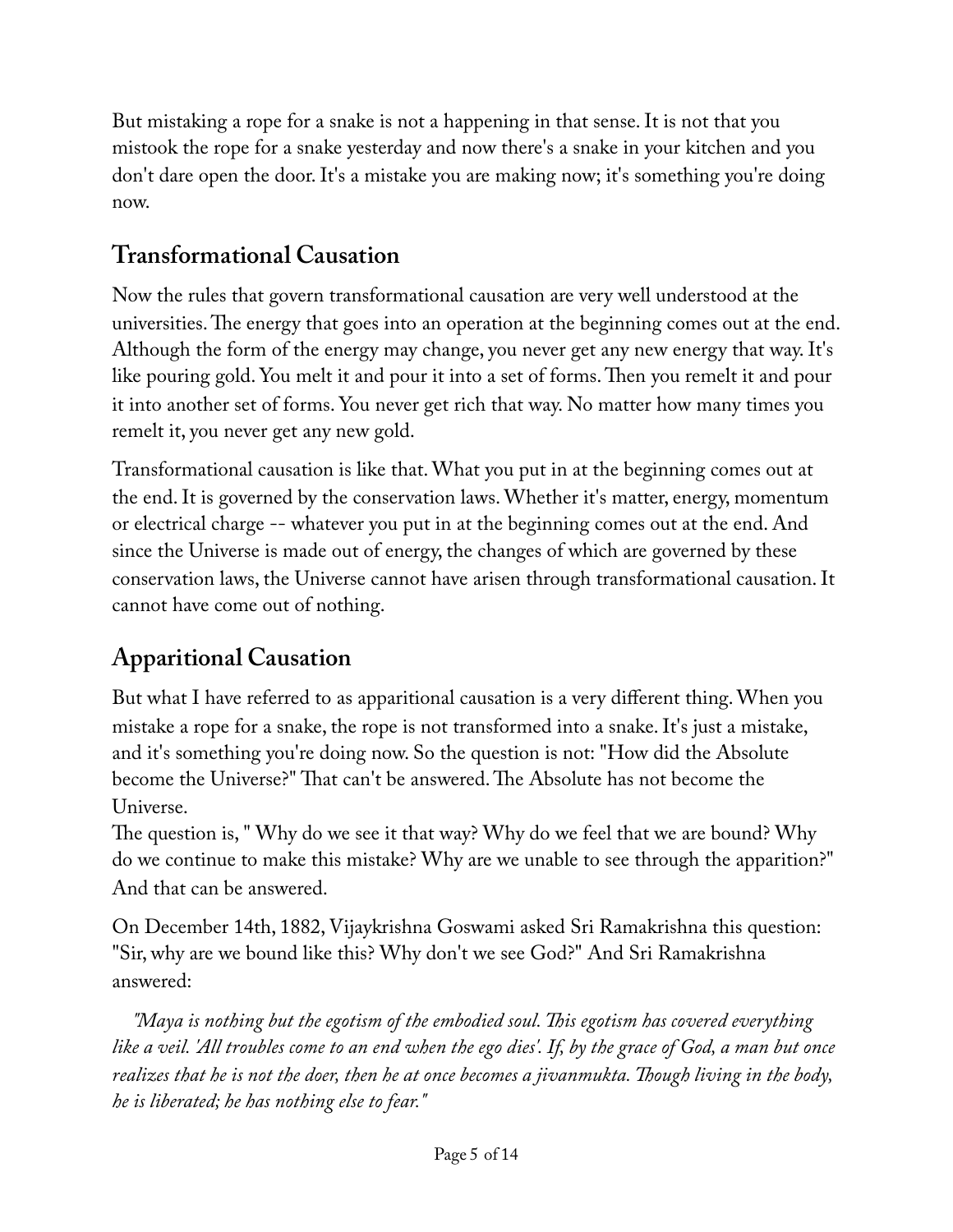# **What Is Egotism?**

So maya, the first cause, is made of three gunas and consists of seeing the Absolute through the screen of time, space, and causation -- and we continue to see it thus because of egotism. What is this egotism?

Those of you who have read Erwin Schrödinger's little book, *What is Life?*, may already see that egotism is a genetic invention to keep a living organism alive. The defining characteristic of a living organism is that it must be able to direct a stream of negative entropy upon itself. It must find and use a source of energy less scrambled at the start.

Entropy is a measure of the scrambledness of the energy. Every living organism scrambles the energy in its environment. Negative entropy is a measure of the usability (the unscrambledness) of the energy. We get our negative entropy by eating and breathing. The plants get their negative entropy from the Sun. In most transformational processes, the scrambledness of the energy goes up. The entropy goes up. It never goes down.

At least locally, entropy is going up; the Universe is running down. Every living organism must direct a stream of negative entropy upon itself to stay alive; so life is impossible except in a situation that is going from bad to worse. If you want to enjoy the "good old days," do it now! All living organisms live in this cascade of increasing entropy by directing streams of the increase through their forms. And egotism is a genetic invention required by this necessity.

# **Prime Directives**

The prime directives of the genetic programming are to direct a stream of negative entropy upon the organism and to pass on the genetic line. And the egotism required for the fulfillment of these prime directives is what Sri Ramakrishna referred to as the "unripe ego." The discrimination is made between the organism and its environment for the sake of fulfilling these directives.

Sri Ramakrishna, when speaking to men, referred to these prime directives as "woman and gold" -- "gold" for directing a stream of negative entropy upon the organism, and "woman" for passing on the genetic line. When speaking to women, he said "men and gold." He often said, when speaking to men, "maya is nothing but woman and gold."

# **Genetic Programming**

It should be noted that this language -- "genetic programming" -- was not current in Sri Ramakrishna's day. So far as I know, some of the first things that were published on the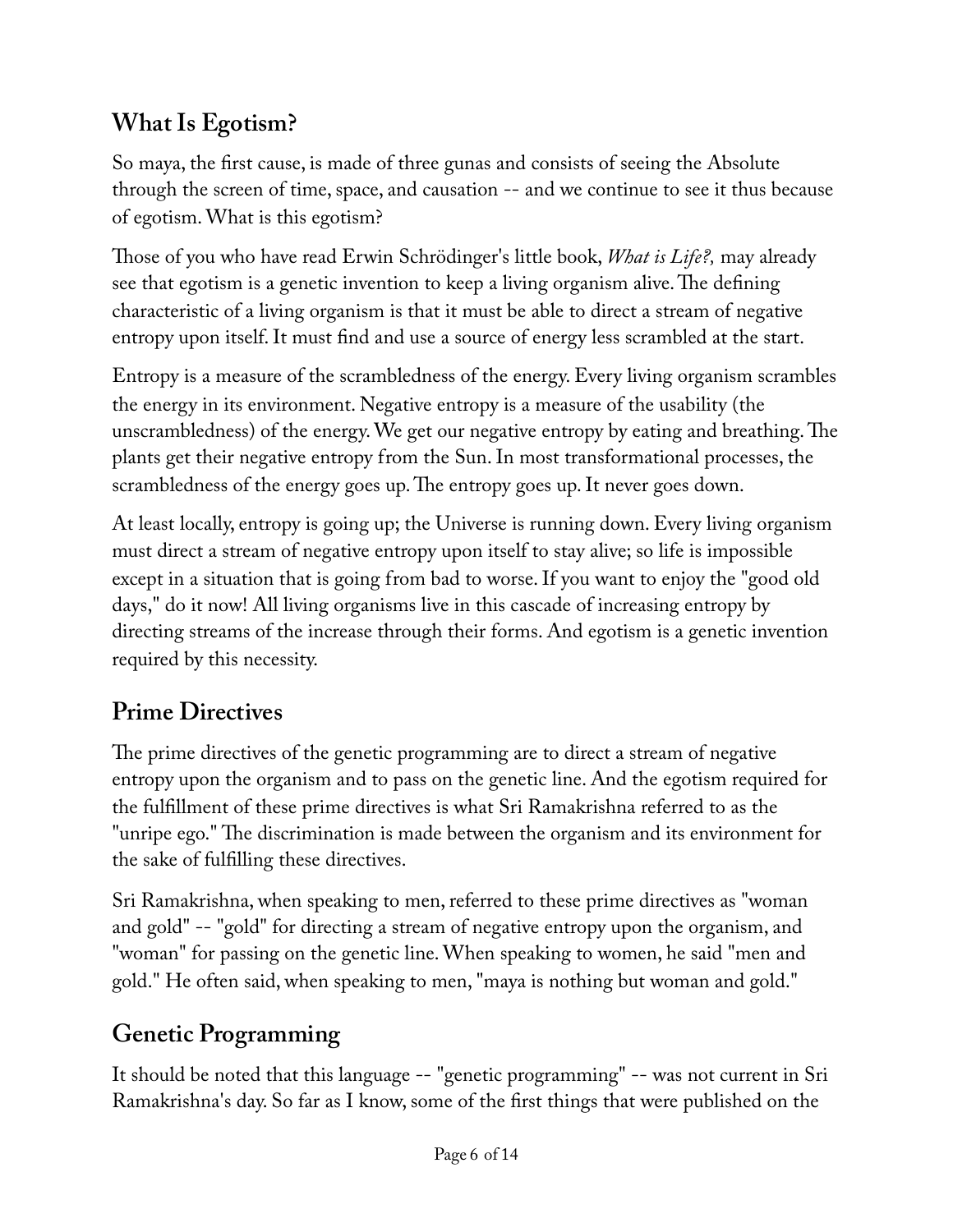subject of genetics were Mendel's experiments, and I don't think they hit the press until 1900. But if we translate Sri Ramakrishna's remarks into that language, they say very clearly that maya is nothing but our genetic programming.

You remember that the question was not how the Absolute has become the Universe, but rather why do we continue to see it that way. And the answer is that it is because of egotism, and that egotism turns out to be nothing but our genetic programming. It is this genetic expectation that keeps the wool pulled over our eyes. It is the expectation that by following the dictates of the genes we'll reach the peace and security of the changeless, the freedom of the infinite, and the bliss of the undivided. But that is just a genetic mirage.

We are programmed to eat, breathe, and mate. But not so fast! It goes in steps, and the male programming for passing on the genetic line goes like this: In the absence of females, seek females; in the presence of females, select. In the presence of a selected female, start a conversation. Ask her where she's from. Ask her where she's going. Ask her out to dinner. And the rest you know. We are all descended from ancestors who were programmed this way and who passed on the genetic line. So much for that problem. But how about our negative entropy?

# **Negative Entropy**

We get our negative entropy by eating and breathing, and we get it from the plants. The plants get their negative entropy from the Sun. They make reducing agents for their own use, and dump oxygen out as waste.

We munch down the reducing agents and huff and puff on the oxygen, and run around **on the canned sunlight. And we feel that we are the doers. It's just a genetic mirage. We are not the doers. It is just recycled sunlight.**

Sometimes when you read in The Gospel of Sri Ramakrishna that he says that we are not the doers, you might think that he is asking us to pretend that we are not the doers. No, he never makes that kind of mistake. He is not asking us to make-believe anything. **He is asking us to discriminate between the real and the make-believe and to let the makebelieve go.** 

I once wrote to Swami Yogeshananda that this earth can't bloom a flower. Without the Sun, no plants would bloom. Without the falling hydrogen, no suns would shine. And without the entire Universe, no hydrogen would fall. I said that this whole Universe blooms the flower. By this whole Universe, the robin sings. But by what blooms this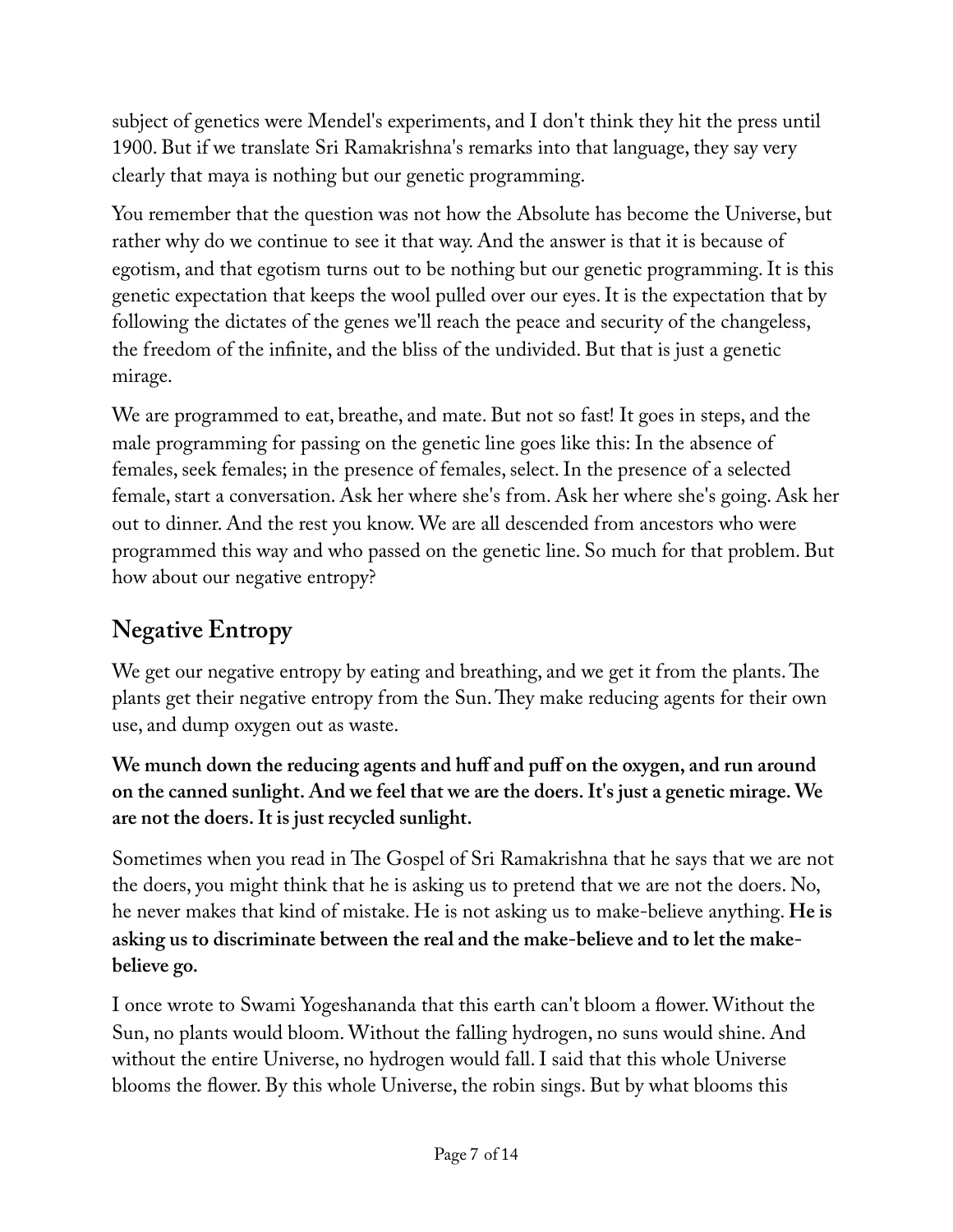Universe? It is the nature of the Absolute showing through in space and time that blooms this Universe. It is the revealing power of maya. The dream is in the dreamer, and the dream is alive.

So, it's the genetic programming that keeps the wool pulled over our eyes. But our genetic programming comes in batches, and that gives us a loophole -- a genetic loophole. No other animal on the face of this planet has a childhood like yours.

#### **Childhood**

We have a whole batch of programming for being children, and another whole batch for being adults, and a third whole batch for being parents. But no one has a childhood like yours. And we owe our childhood to our parents. Directing a stream of negative entropy upon ourselves and on our children falls mostly to the parent batch. Passing on the genetic line falls mostly to the adult batch.

But the children are free. Children do not direct streams of negative entropy upon themselves -- "Mommy does it." And children don't pass on the genetic line -- "Mommy does it." Children don't follow the prime directives. If you ask a child what he's going to do, he says, "I'm going to play. That's what kids do." As Sri Ramakrishna said, "The ego of a child is nothing like the ego of a grown-up man." **You see, they both make sand castles at the beach; then the kids run through them with their feet, but the grown-ups take pictures.**

# **The Beach**

We owe our childhood to our sojourn on the beaches of north-east Africa, where we were probably marooned on an island a few million years ago, and where, in the absence of the jungle, we were forced to eat at the beach. It was there, when our body language failed in the surf, that we learned to talk. And it was there, to accommodate the change, that we prolonged our childhood. (9) That is why our parenting batch is so different from that of other animals. And that is why the curiosity and the wonder of our childhood never comes to an end. We are the children of children who never grow up. And there is an escape route through this genetic loophole. Don't forget it! Children don't follow the prime directives of the genetic programming. And neither did Sri Ramakrishna. Although he practiced all sorts of spiritual practices, his native way to go was to think of himself as a child and of God as Mother.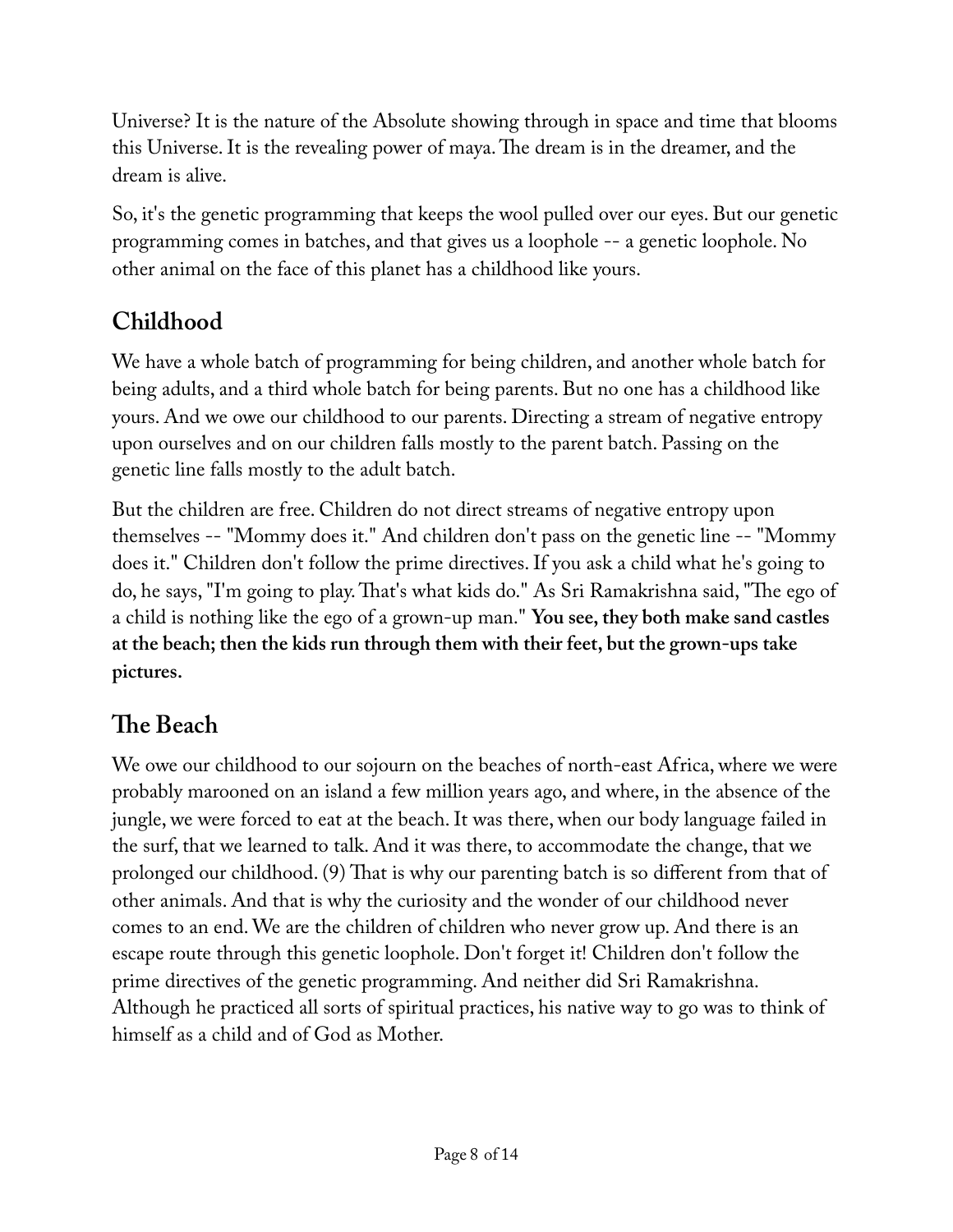# **THE EQUATIONS OF MAYA**

We have talked a little bit about equations and a great deal about maya. Now we have to take a hard look at our physics to see if any of our equations can be taken as descriptive of maya.

First of all, let me remind you that the physics of the last century -- the physics of Swami Vivekananda's day -- was nothing like the physics of this century. In those days it was taken for granted that the mix of the chemical elements in the Universe had been given at the time of creation -- if there was a creation -- or had been around forever -- if there was a forever -- and that if you just kept shuffling the mix long enough, it would come out in the present configuration again.

The swami sometimes referred to that view. Don't take it as "gospel truth"; he is just quoting the scientific view of his day. In those days it was taken for granted that the Universe consists of real particles with real mass and real energy moving through real space in real time. It was taken for granted that mass and energy were different things, that space and time were independent of each other, and that if we knew the present position and momentum of the particles, we could predict the entire past and future of the Universe. No one thinks like that now. There have been some major revolutions in our understanding of physics since then, and they began just after Swami Vivekananda passed away.

# **Relativity**

In the winter of 1895-96, Swami Vivekananda met Nikola Tesla and asked him if he could show that what we call matter is just potential energy. The swami said, "I am to go and see him next week to get this new mathematical demonstration," (10) which apparently never came.

It is probably unfortunate that Tesla didn't get it shown, because if relativity theory had arisen out of a suggestion by Swami Vivekananda, the history of modern physics might have looked very different. The notion that what we see as matter is just potential energy was published as an appendix to Einstein's relativity paper ten years later…

In 1905, Einstein changed our geometry from 3-D to 4-D. He put time into our geometry where it belongs. Time and space come into the geometry as a pair of opposites, so that if the space separation and the time separation between two events, say here-now and there-then, are equal, **the total separation between those two events is zero.**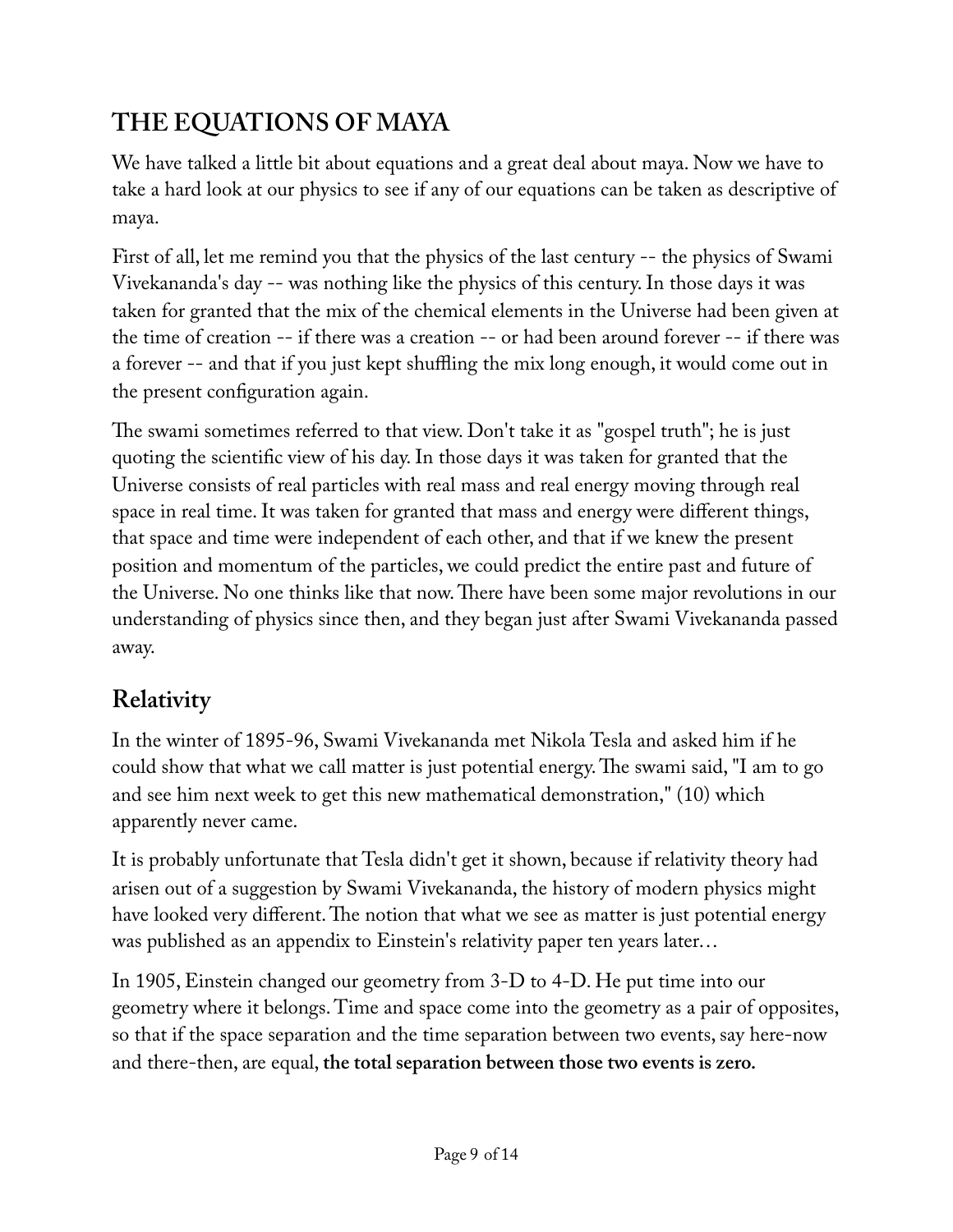Euclid assumed that space separations are objective, but Euclid's geometry is a theoretical geometry about a theoretical space that does not, in fact, exist. Space separations, and separations in time, are not objective. Observers moving with respect to each other measure different distances between there and here, and different times between then and now. What is objective is the total separation, the space-time separation, between therethen and here-now.

The equation looks very much like Pythagoras' equation for the hypotenuse of a right triangle. In Pythagoras' equation you square the two sides of the triangle, add the squares, and take the square root of that sum. But in Einstein's equation, to get the space-time separation between two events, you square the time separation and subtract it from the square of the space separation, and take the square root of that difference. (11) So that if the space and time separations between those two events are equal, the total separation between them is zero. And that puts the separation between the perceiver and the perceived at zero, because always we see events away from us in space by the trick of seeing them back in time in just such a way that the total separation is zero.

#### That separation equation, as I see it, is one of the equations of maya. If this Universe is **apparitional, like a dream, then the separation between the dreamer and the dream must be zero.**

It was this change in the geometry that allowed Einstein to realize that what we see as mass (matter) is just potential energy.  $E = m$ . That is the equation that Swami Vivekananda hoped to get from Tesla. **So now we see that matter (mass), as well as energy, is just the underlying existence showing through in the apparition. So that equation, too, is an equation of maya. (12)**

There are many things which are easier to see now than they were in Einstein's day before the discovery of neutron stars and before the suspicion of black holes went public. It is easy to see now that the gravitational energy transformed to kinetic energy in the fall of an object to the surface of a neutron star would be a tenth of its rest mass, so that the energy released in the splash of a ten gram marshmallow on a neutron star would be enough to vaporize a town.

It is easy to see now that, falling to the event horizon of a small black hole, one third of the energy would be released, and that all of it would be released if the black hole contained all the rest of the matter in the observable Universe. It is easy to see now that as Einstein said in 1917, "There can be no inertia relative to 'space', but only an inertia of masses relative to one another." And it is easy to see now that that inertia is related to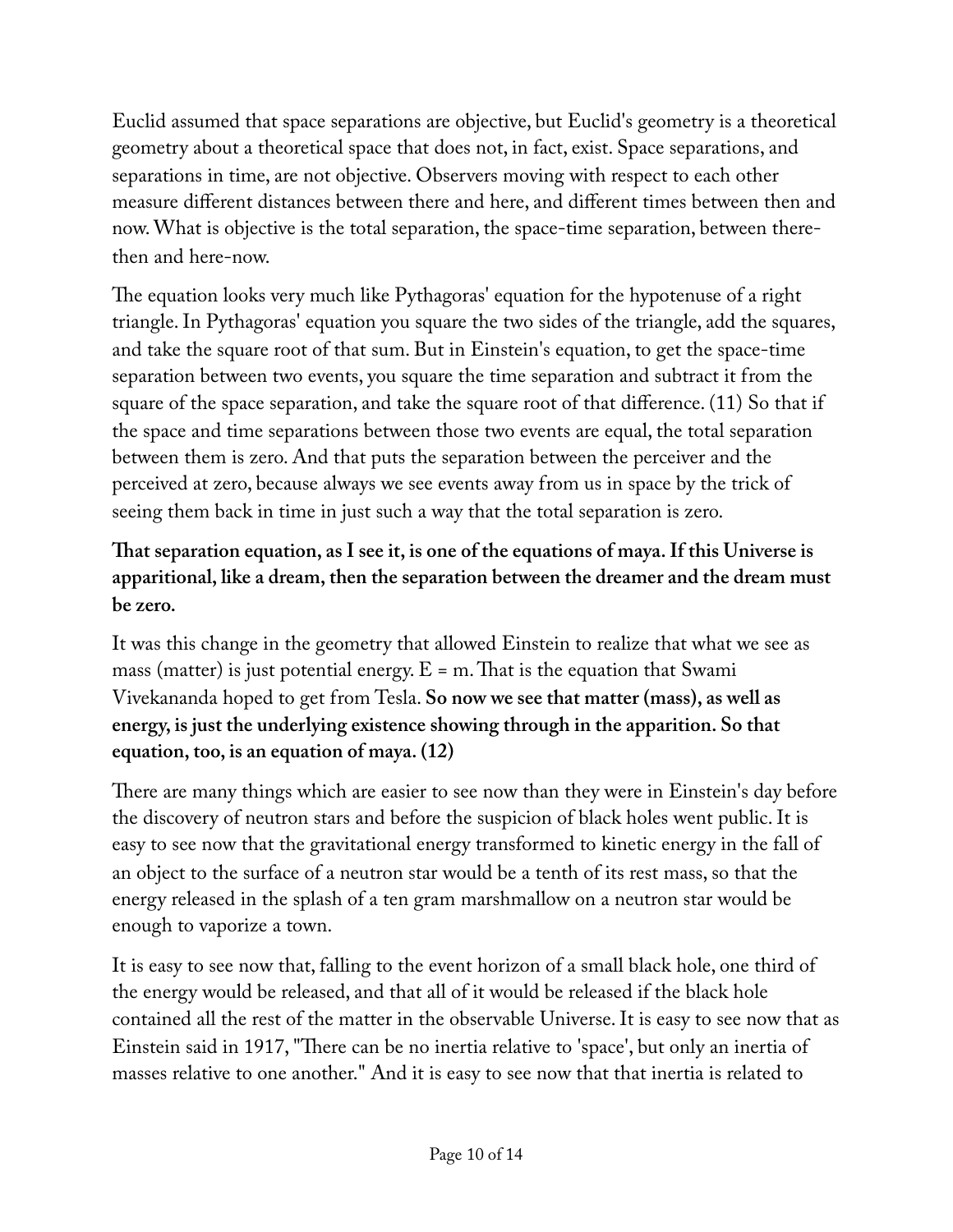their separation in the gravitational field, and not to their proximity to each other, as Einstein seems to have thought. (13)

It is easy to see now that the Universe is wound up against gravity because the undivided shows through in the separation. And it is easy to see now that the Universe is wound up against the electrical charges of the minuscule particles because the infinite shows through in the smallness. (14) And we owe a great deal of these considerations to Einstein. But there is another revolution that has taken place in our physics which is considered even more basic than Einstein's change in our geometry. That is quantum mechanics.

#### **Quantum Mechanics**

Matter does not behave according to our genetic expectations. Our genetic expectations are Newtonian. They assume Euclidian geometry, and they assume Newtonian physics. They take for granted that space separations are real, and that causation is transformational. That is why so many people have so much trouble "understanding" relativity and quantum mechanics. Our genetic expectations are offended. We cannot easily accept the fact that it is impossible to know everything about a physical system, just as it is impossible to identify the snake for which a rope has been mistaken. But there is this deep uncertainty lying at the bottom of our physics.

In the late 1920's, Werner Heisenberg pointed out that the product of our necessary uncertainty in where a particle is and our necessary uncertainty in its momentum can never be smaller than Planck's constant over two pi. Also that the product of our necessary uncertainty in when something happens and our necessary uncertainty in the energy of the happening can never be less than that same amount. This is Heisenberg's uncertainty principle, which I take to be another of the equations of maya. What it says is that if we see what we see through the screen of time and space, we cannot quite tell what it is that we see.

Richard Feynman has said that every statement in quantum mechanics is a restatement of Heisenberg's uncertainty principle. This quantum behavior is what keeps the electron from sitting down on the proton in a hydrogen atom, in spite of the enormous electrical attraction between them. If we knew that much about its position, our necessary uncertainty in its momentum would be so large that the momentum associated with that uncertainty would be enough to drive it off. That is why we don't fall through the floor. If the electrons are pushed too close to the nuclei, they simply buzz harder and keep us up.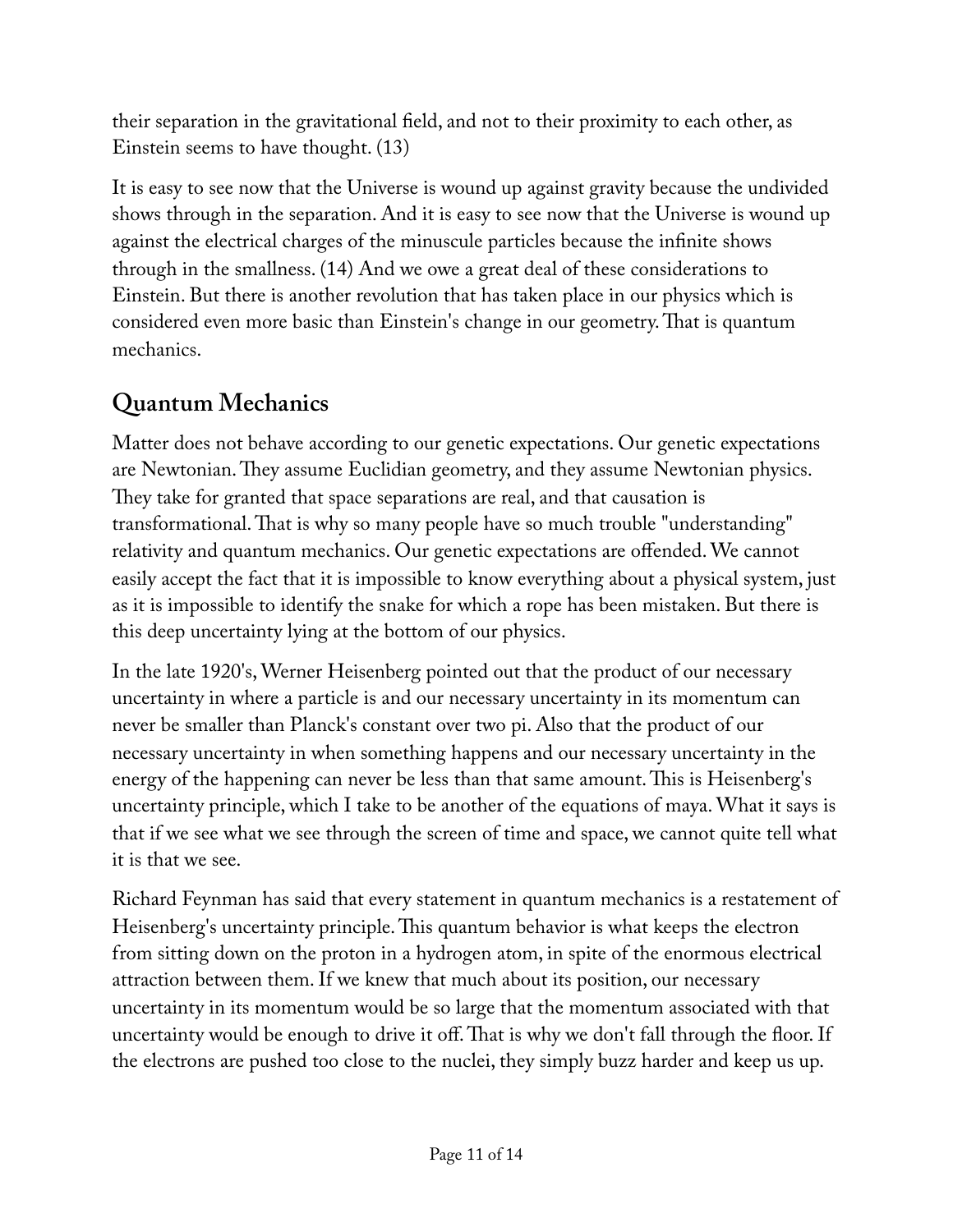That's why the planets don't collapse. It's the uncertainty necessitated by the fact that the first cause of our physics is apparitional.

#### **Summary**

These three equations, as I see it, are some of the equations of maya. Einstein's separation equation sets the separation between the perceiver and the perceived at zero. The dream is in the dreamer. We see the bright star Sirius eight and a half light years away from us by the trick of seeing it eight and a half years ago. And the distance away comes in squared with a plus sign but the time ago comes in squared with a minus sign, so that if the two are equal, the total separation goes to zero.

Einstein's more famous equation,  $E = mc2$ , in which "energy is set equal to mass," is the equation which Swami Vivekananda had hoped to get from Tesla, because, as he said, "There cannot be two existences, only one." And Heisenberg's uncertainty principle includes the notion that the observer is always mixed up in what he sees. There is no longer any talk of a Universe independent of the observer any more than there is talk of an apparitional snake independent of the person who is seeing the apparition.

# **Whence and Whither?**

For a long time I have felt that the physicists were just on the verge of noticing that the first cause of our physics is apparitional, that our physics is the physics of an apparitional Universe. I mentioned it to Johnny Carson when I was on his show a couple of years ago. I said that when you mistake a rope for a snake, what you do is to look at it very carefully, and you notice that it has these diagonal markings on its back. And you think, "It looks like a rope. Have we had ropes long enough for the snakes to imitate them?" And you call it a rope-snake. Then you look carefully at the end where the rattles should have been and you see hemp fibers. "Aha! Rope-snake hempii." There was so much laughter that I couldn't finish. We were cut off by the music. But what I wanted to say was that when you find that the head end is also hemp fibers, you realize that it really is a rope. I wanted to say that only this last step has not yet been taken by the physicists. Relativity and quantum mechanics are not about an actual Universe. We already have the physics of an apparition.

There are some interesting differences between the physicists and the mystics. The mystics take existence for granted, and want to get from here to there. They want to see beyond the apparition. And the physicists are likely to take non-existence for granted, and want to get from there to here. The Big Bang cosmologists want to get the Universe out of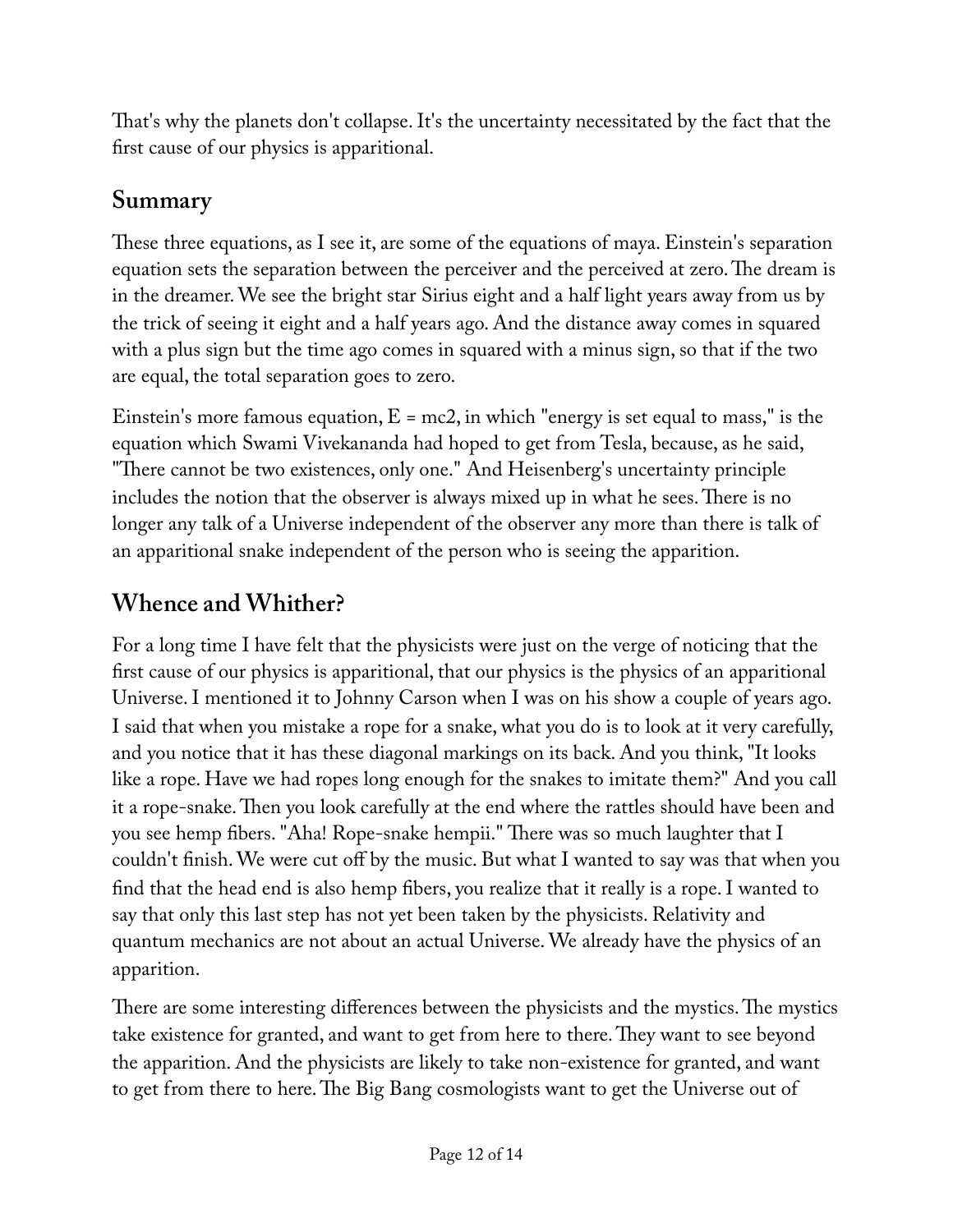nothing. It's like asking us to believe that nothing made everything out of nothing. But that's not what shows in our physics. If behind what we see there were only a zero, then where would gravity come from, and electricity, and inertia? I have to side with the mystics. On observational grounds I have to take existence for granted.

Another interesting difference is that the physicists are Parinamavadins. They believe that causation is transformational and that the Universe is actual, whereas the mystics are Vivartavadins. Regardless of what they write in their books or what they say from the pulpit, all the mystics and religious aspirants agree that faith is at the root of spiritual experience. And that would not be possible unless the Universe were apparitional. If the milk has been made into buttermilk, faith that it's milk will be of no avail; whereas, if you have mistaken your friend for a ghost, faith that it's your friend ends the problem.

Here let me remind you that physics and philosophy are our maps. They can be judged as true or false according to whether they correspond or do not correspond to fact. But mysticism (or religion) is a journey, and about a journey one does not ask whether it is true or false, but only where it goes. Will it take me to the goal?

Our problem is to reach the goal. To see beyond the screen. You remember that Swami Vivekananda said that the Universe is the Absolute seen through the screen of time, space, and causation. It's no use asking how the Absolute became the Universe. The Absolute has not become the Universe any more than the rope has become a snake. Our problem is to see it straight. And you remember that Sri Ramakrishna said that maya is nothing but the egotism of the embodied soul. And that is genetic. The prime directives of the genetic programming are to direct a stream of negative entropy upon ourselves and to pass on the genetic line.

That is why we feel ourselves to be the doers of action and the enjoyers of its fruits. It is just a genetic mirage. The genes have us persuaded that by following their dictates we'll reach the peace of the changeless, the freedom of the infinite, and the bliss of the undivided. They don't have it to give. We don't get the undivided; we get a family. You must have noticed.

Our problem is to reach the goal, and not be hoodwinked by the genes. But this is not a journey from one place to another in an actual world. It is a journey from one point of view to another. Tat is why it is often referred to as an "inner journey." It is a journey from an erroneous point of view, dictated by the genes, to a point of view from which we can see through the genetic mirage.